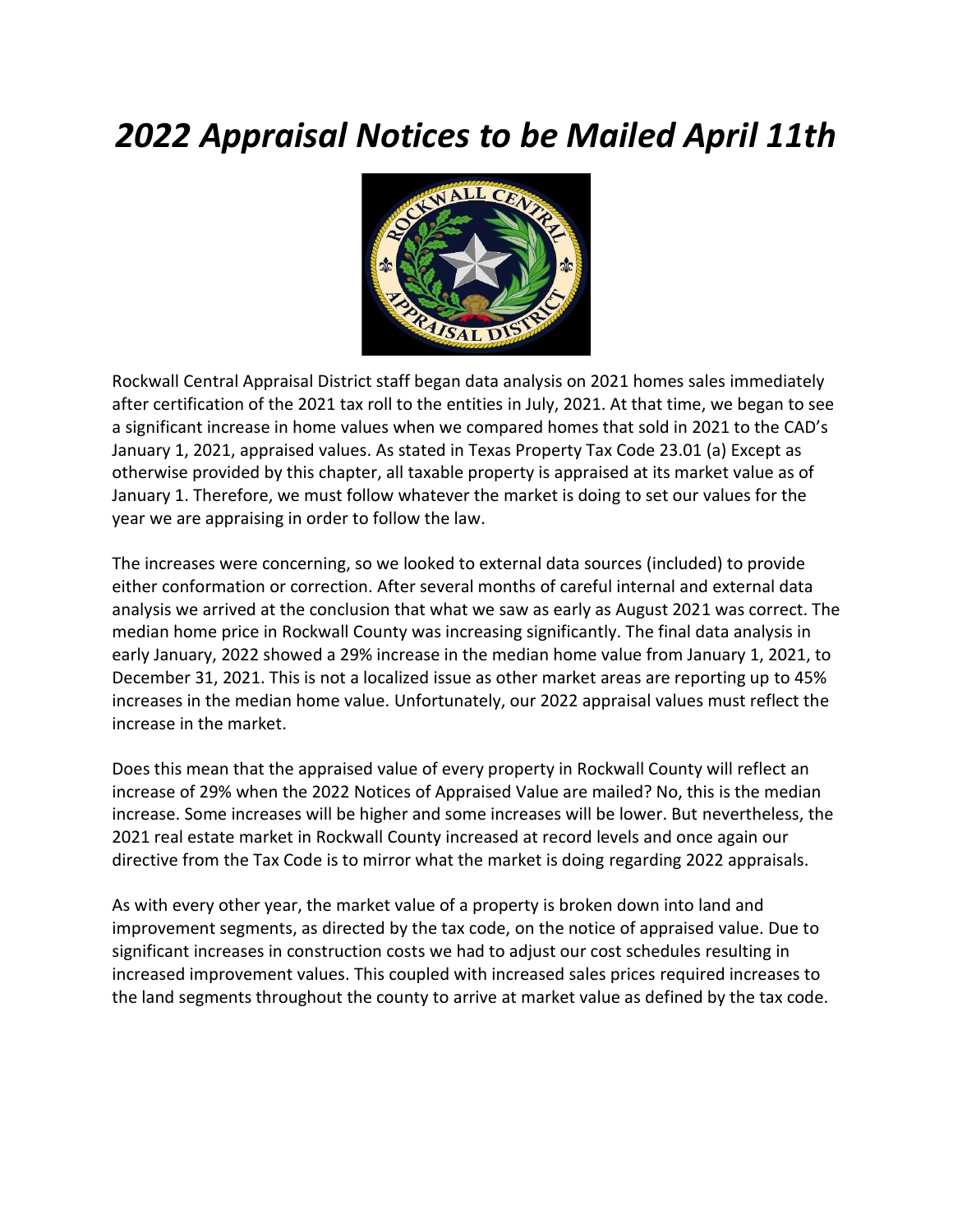It is important to note that while the appraised market value of a property must reflect the property's market value as of January 1, 2022, the Homestead provision will only allow the taxable value to increase 10% from the previous year's value, meaning, no matter what the market value is, the value a property owner is taxed on will be limited to a 10% valuation increase of the homestead segments from the previous year.

Lastly, there will be a change to the Appraisal Notices for 2022. In the past there has always been a line item for the "estimated tax". That line will be removed this year in accordance with the Texas Property Tax Code. While this did give an "estimate" the accuracy was skewed due to using current values with previous years tax rates. In a year such as 2022 where values have increased substantially it would stand to reason that due to truth in taxation calculation restrictions, the 2022 tax rates would decrease causing an inaccurate estimate.

If at any time for any reason you have any questions, please do not hesitate to contact me.

Best Regards,

Kevin Passons Chief Appraiser

## ROCKWALL CENTRAL APPRAISAL DISTRICT MISSION STATEMENT

Rockwall Central Appraisal District's mission is to develop and maintain appraisals of property in the District in a fair and equitable manner, ensuring the accuracy and uniformity of all appraisals; to ensure that the appraisals are performed by professionals in the property tax field, and to promote the education of said professionals; to develop procedures that grant the property owners due process in protesting said appraisals; to furnish the taxing entities an accurate appraisal roll in a timely manner; and to continually improve district operations and policies in order that the district may provide more efficient services to property owners and taxing entities served.

*Rockwall Central Appraisal District*

841 Justin Rd., Rockwall TX 75087 972-771-2034 (phone) info@rockwallcad.com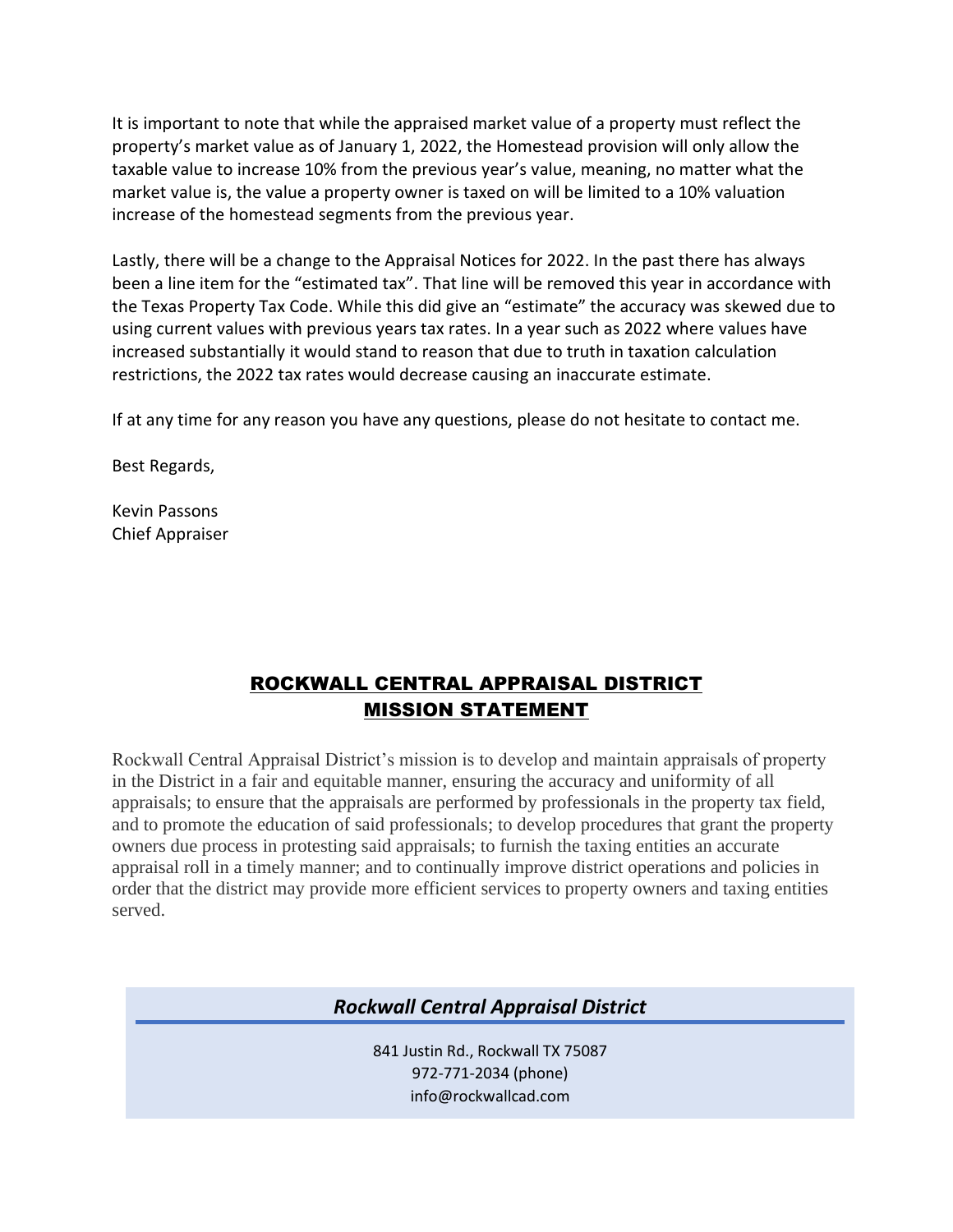

ROCKWALL COUNTY 2021 MEDIAN RESIDENTIAL SALE PRICE PER MONTH

 $\sigma_{\rm eff}$ 

| <b>DATE</b>     | <b>SALES</b> | <b>DOLLAR VOLUME</b> | <b>AVERAGE</b><br><b>PRICE</b> | <b>MEDIAN</b><br><b>PRICE</b> | <b>TOTAL</b><br><b>LISINGS</b> | <b>MONTHS</b><br><b>INVENTORY</b> |
|-----------------|--------------|----------------------|--------------------------------|-------------------------------|--------------------------------|-----------------------------------|
| Jan-2021        | 174          | \$61,249,294         | \$352,007                      | \$302,745                     | 244                            | ı                                 |
| <b>Feb-2021</b> | 133          | \$55,528,430         | \$417,507                      | \$350,000                     | 197                            | 0.8                               |
| <b>Mar-2021</b> | 208          | \$85,123,896         | \$409,250                      | \$350,218                     | 190                            | 0.8                               |
| Apr-2021        | 212          | \$86,320,480         | \$407,172                      | \$332,977                     | 224                            | 0.9                               |
| <b>May-2021</b> | 249          | \$107,420,056        | \$431,406                      | \$362,500                     | 237                            | 1                                 |
| Jun-2021        | 280          | \$122,439,327        | \$437,283                      | \$374,250                     | 257                            | 1.1                               |
| Jul-2021        | 243          | \$109,285,063        | \$449,733                      | \$386,500                     | 305                            | 1.3                               |
| Aug-2021        | 242          | \$112,642,105        | \$465,463                      | \$385,000                     | 284                            | 1.3                               |
| Sep-2021        | 240          | \$112,209,551        | \$467,540                      | \$381,570                     | 303                            | 1.3                               |
| Oct-2021        | 204          | \$88,607,928         | \$434,353                      | \$390,502                     | 297                            | 1.3                               |
| <b>Nov-2021</b> | 209          | \$91,546,870         | \$438,023                      | \$392,000                     | 280                            | 1.3                               |
| Dec-2021        | 234          | \$113,341,803        | \$484,367                      | \$398,850                     | 232                            | 1.1                               |

## **MEDIAN PRICE % CHANGE JAN - DEC**

31.74%

% CHANGE PER MONTH **JAN - DEC** 

2.65%